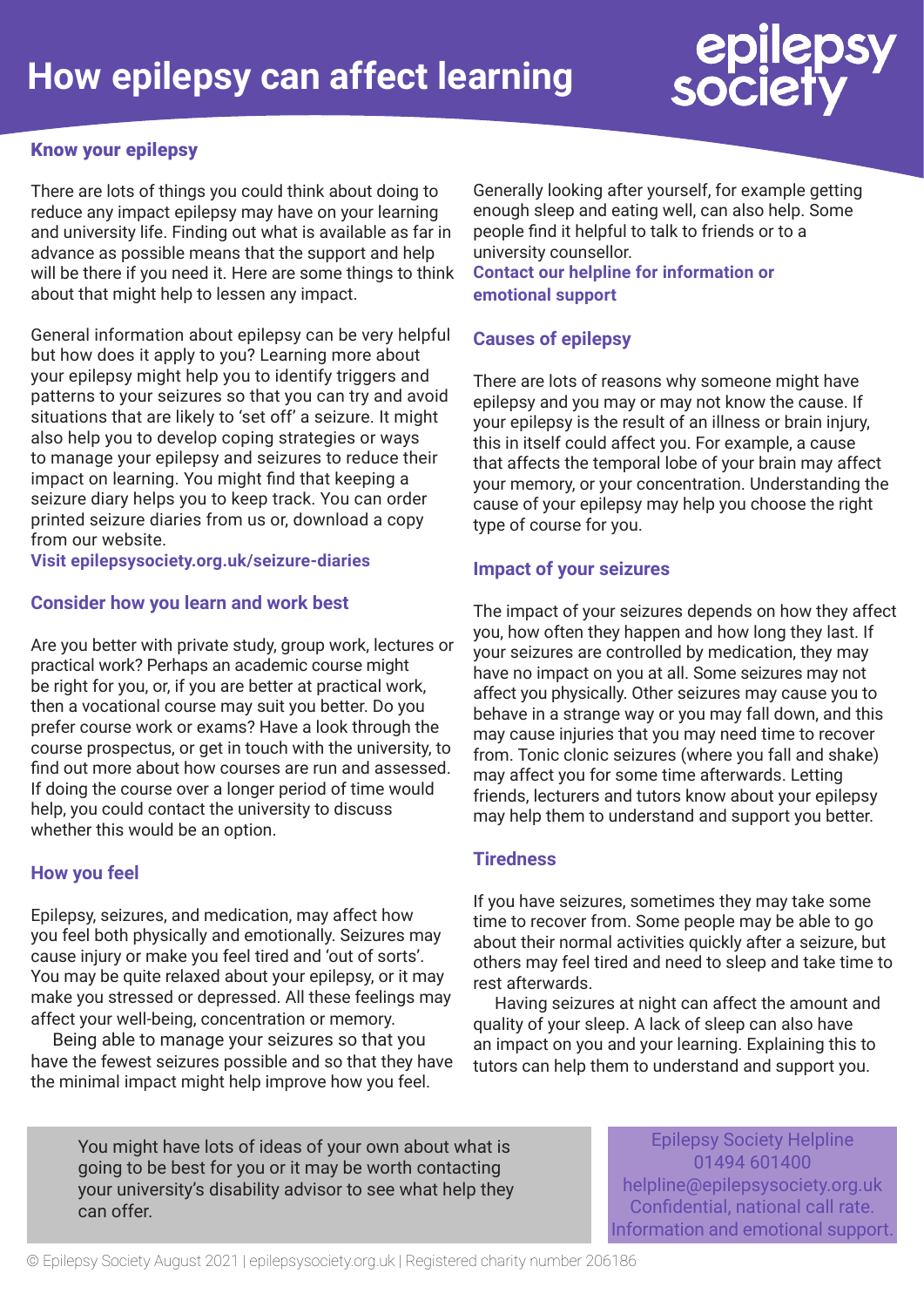For some people, tiredness can also trigger seizures. Having fun when you go out is important but getting enough sleep and being aware of your triggers can help reduce seizures and their impact.

# **Treatment**

Most people with epilepsy have their seizures controlled with the right medication. But whether your seizures are controlled or not, taking medication or other forms of treatment can also affect you. Not everyone experiences side effects from medication but, for some people, side effects can make them tired or drowsy or can make it harder to think and process information, or to learn or remember things. It may help to work out the best time of day to take medication or to speak to your neurologist about the most appropriate medication for you as a student.

For some people with epilepsy, having epilepsy surgery can help to reduce or completely stop their seizures. While surgery may help to reduce the impact of having seizures, surgery itself can potentially cause problems, particularly with memory. When someone is being considered for epilepsy surgery the possible impact of surgery, and how their memory may be affected, will be carefully considered to see if surgery is suitable. If surgery is an option for you, you may want to talk through your plans for university with your neurosurgeon and discuss any impact on your learning.

### **Memory**

For some people, epilepsy and seizures can affect their memory and ability to take on, store and use information. This can happen during and after a seizure. It may be an ongoing issue or it may only happen following seizures.

If your epilepsy or seizures affect your memory, memory aids and techniques may help. Also, mobile phones can be a useful reminder. You may be able to have someone to take lecture notes for you or you could use a laptop to take notes. You may be able to get a disabled student's allowance to help with the cost.

**Visit epilepsysociety.org.uk/memory Visit gov.uk/disabled-students-allowances-dsas**

### **Concentration**

Seizures can affect your concentration both during and following a seizure. It may be hard to concentrate on what is being said, or on taking notes. If you know that your epilepsy affects your ability to concentrate, having someone to take notes for you might help. You might also find that certain times of the day are better for studying.

For example, if you have seizures during the night or early morning, studying later in the day, once you have recovered, might be better.

### **Disrupted classes or lectures**

If you have a seizure during a class or lecture, it may be disruptive for you. Depending on how your seizures affect you, it may be only a minor disruption, or you may need to go somewhere quiet to recover, which will take you out of the class.

You could plan ahead for what you want to happen if you have a seizure during classes or lectures. It might help to talk to your lecturers about what your seizures are like, how they affect you and what you want to happen if you have one. This might help to make sure that you are not taken out of a class or lecture unnecessarily, or that you have a place to recover if you need to. It can help to make sure you are treated how you want to be treated during a seizure. If your seizures mean that you miss lectures, lecturers may be able to email you notes or slides that you have missed, or they may be on the university intranet, or friends may be happy to share their notes.

### **Exams**

For many people, revising for and taking exams can be worrying and stressful. This could cause more seizures if stress is a trigger for you. Planning your revision in advance might make you feel more confident about getting it all done, and help you feel less stressed. Revising somewhere quiet and at the best time of day for you might also help with concentration and memory.

If having epilepsy affects your memory and thinking speed, you may find that some sort of 'special provision' can help, for example, being able to take your exams in a separate room or having more time to complete the exam. You might be able to have someone to write for you. This will need planning and you would need to talk to your lecturers and tutors about it.

# **Practical work and course work**

If your course includes practical or course work, you may find that your epilepsy could affect this. For example, if you are doing practical work in a laboratory and you have a seizure, could this be a safety risk for you? Or if you are doing a course with physical activities, how might having a seizure affect you?

Thinking about the type of course you are doing, and the risks from having seizures, may help you to plan ahead. It is important to be realistic about potential risks.